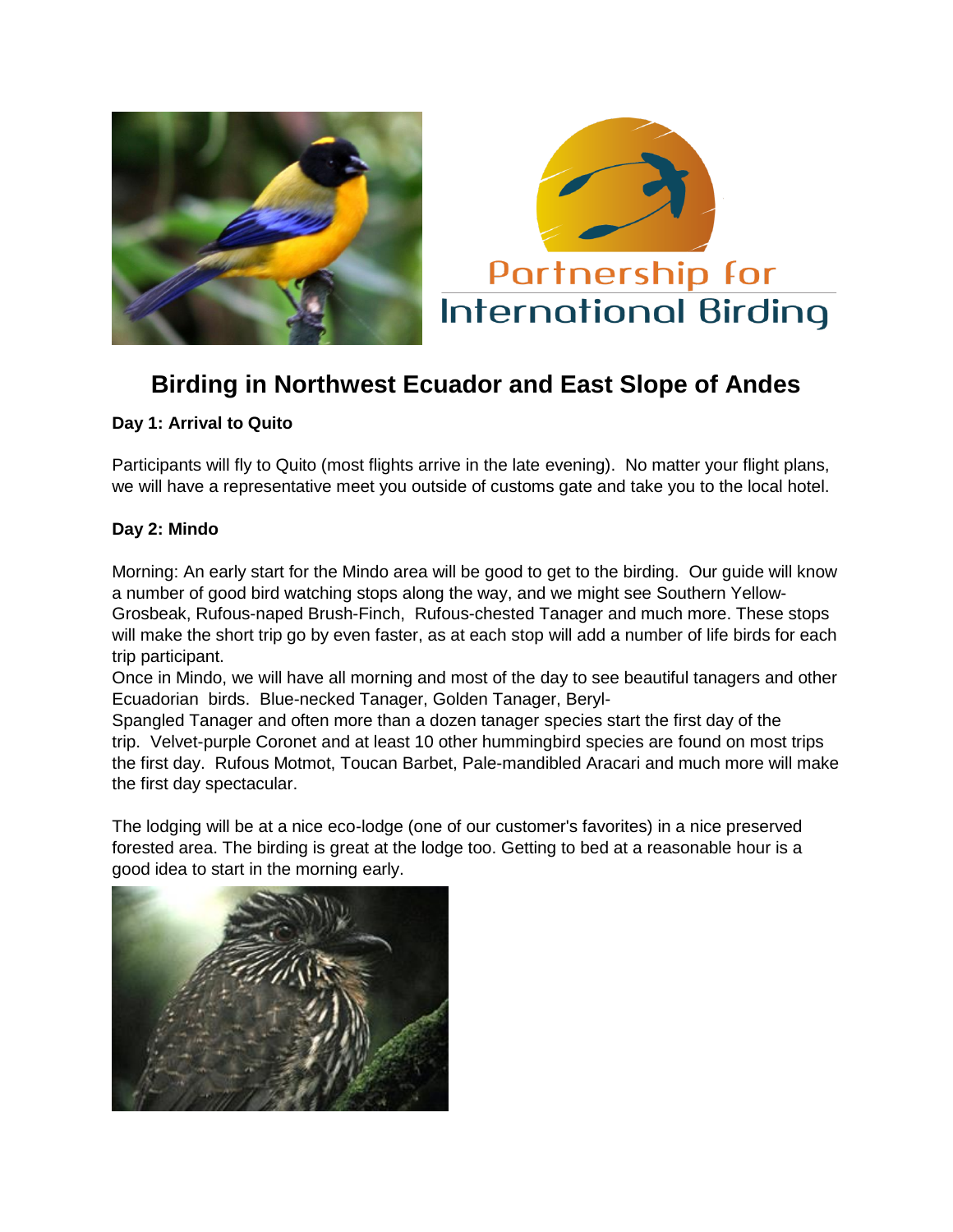## **Day 3: Refugio Paz de las Aves**

The day begins just before dark, as we drive to Paz de las Aves for an early start. Up arrival, we walk to the Andean Cock-of-the-Rock lek. Besides seeing and hearing these beautiful birds, we will also see several other species, such as Toucan Barbet and perhaps Crimson-rumped Toucanet.



The Refugio is world famous for opportunities to see Antpitta species. With some luck, we will be able to see Giant Antpitta, Yellow-breasted Antpitta, and Moustached Antpitta. We may also see Dark-backed Wood Quail, Golden-headed Quetzal, another six more hummingbird species, and much more. Fawn-breasted Tanager, Golden-naped Tanager, Lemon-rumped Tanager, and more seem fill every new opening with new bird species.

Like many other parts of Ecuador, large flocks of multiple species can be found. On the 2007 trip we found a flock with over 20 different species, proving over one hour of fantastic bird watching.



Hummingbird species found at their feeders include Empress Brilliant, Tawny-bellied Hermit, and Collared Inca, and several others.

After enjoying the Refugio and once the birding slows down, we will head back towards the lodge for birding in that area.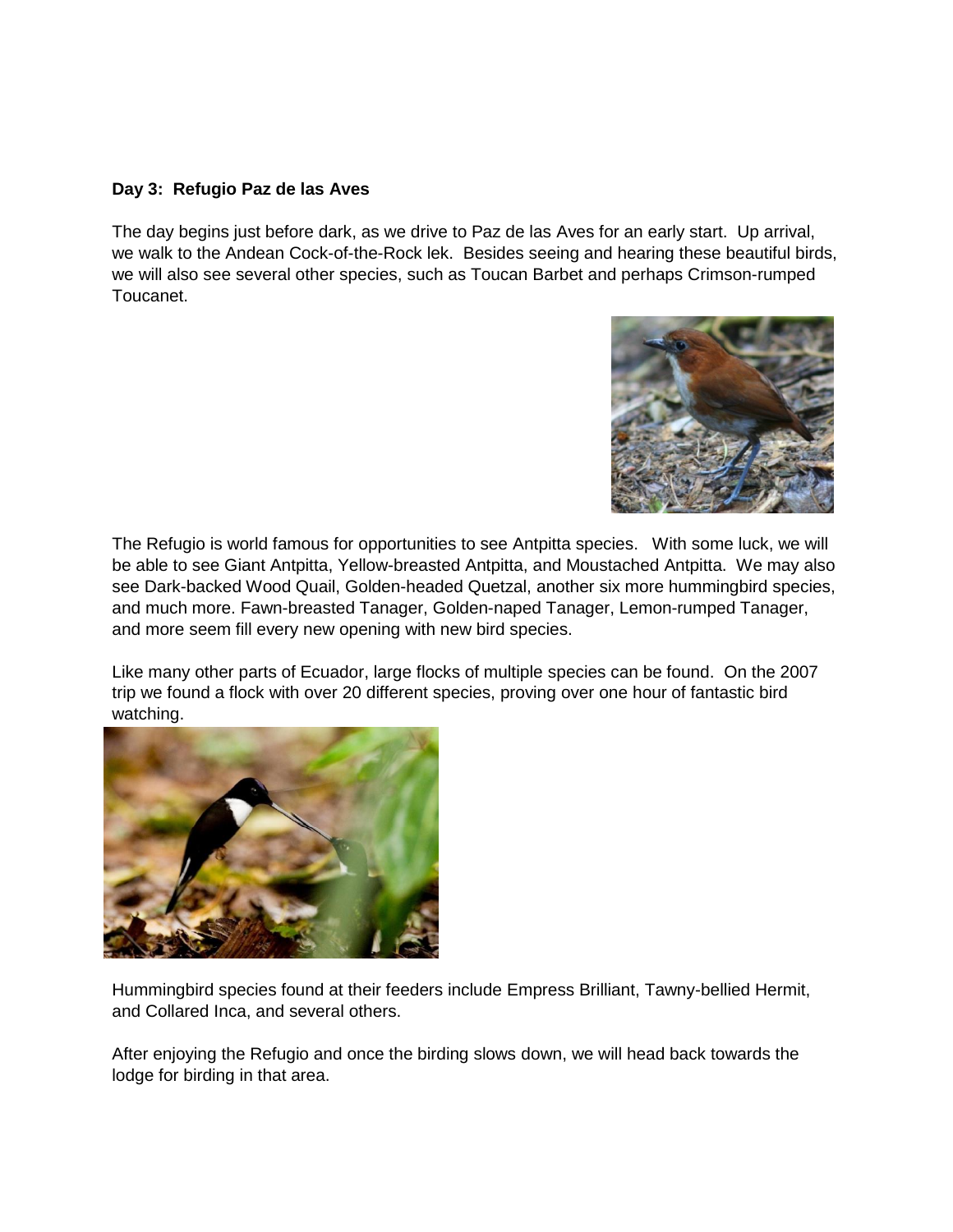## **Day 4: Rio Silanche**

An early start will be a good plan to get to Rio Silanche and the top of the tower as the birds get busy just after sunrise. This area was preserved by the Mindo Cloudforest Foundation and includes Choco lowland forest at about 1000 to 1200 feet above sea level. The reserve is comprised of a mixture of primary forest, regenerating forest, with some grassland and former plantation. In addition to the canopy observation tower, extensive trails and a footbridge make for easy exploration of the forest.



From the top of the tower, we saw 80 species between 6 AM at 9:30 AM in April 2007. We saw several new hummingbird species in a nearby tree, including Purple-

chested Hummingbird. Great looks were had of Dot-

winged Antwren, Purple Honeycreeper, Green Honeycreeper and the spectacular Scarletbreasted Dacnis. Griscom's Antwren, Slate-throated Gnatcatcher, Scarlet-and-White Tanager, Guira Tanager, Blue-

whiskered Tanager, Purple-throated Fruitcrow, Chestnut-

fronted Macaw and Black-headed Tody-Flycatcher could also be seen from the tower.

Watch the guide as he visually sorts large flocks and listens carefully to allow the bird-watching participants the opportunity to see new species.



A short walk down the trail included Black-striped Woodcreeper, Plain Xenops, Pacific Antwren, Immaculate Antbird, Western Woodhaunter, Russet Antshrike, and Blue-crowned Manakin. In one 20 foot segment of the trail we added Western White-tailed Trogon, Collared Trogon, Broad-billed Motmot, White-whiskered Puffbird, and Scale-crested Pygmy-tyrant to our day list which reached 139 species.

We will then drive back to Mindo and birding back along the way will be worthwhile that afternoon (sometimes late afternoon).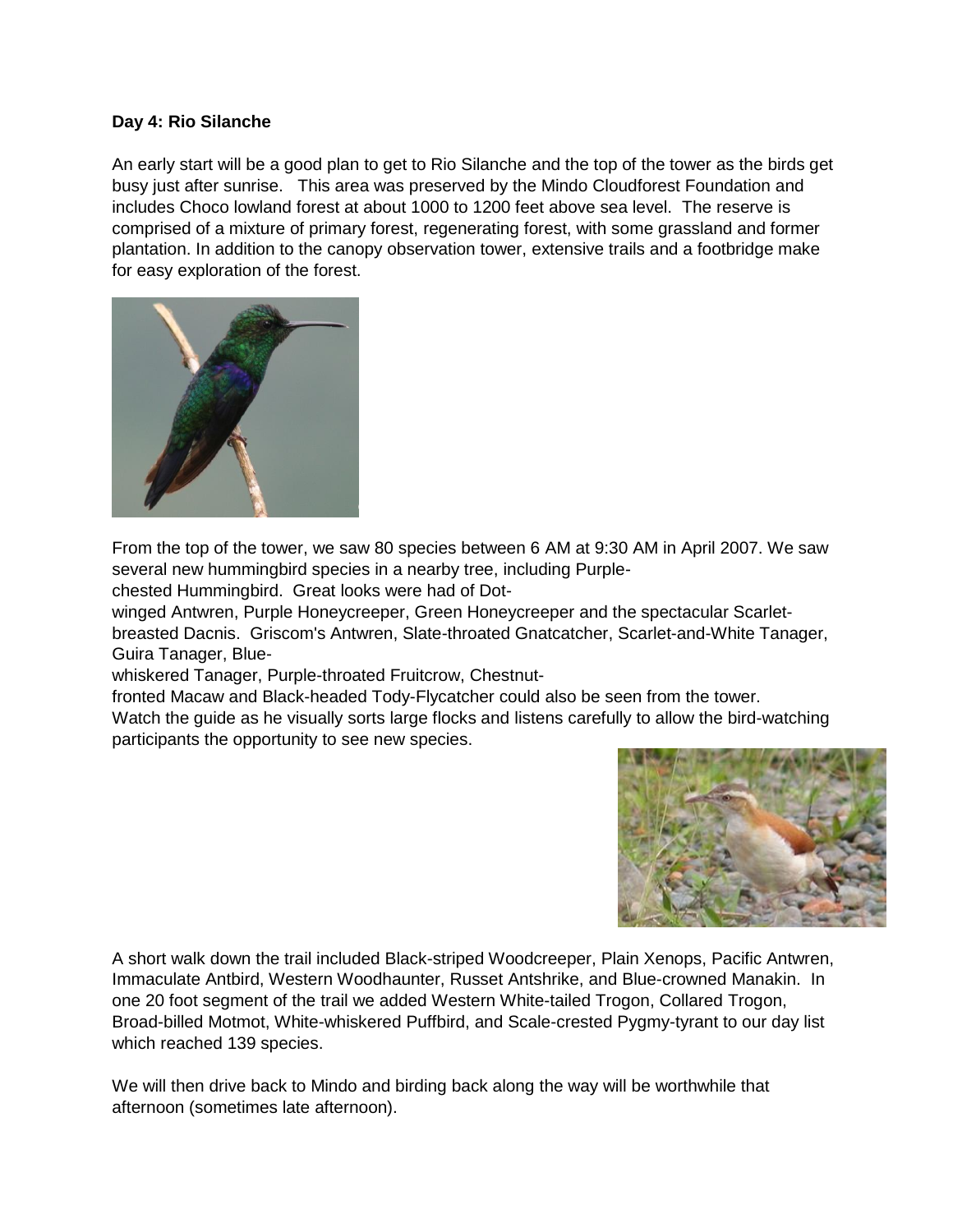#### **Day 5: Milpe Reserves**

The main destination for the day will be the Milpe Bird Sanctuary in the Andean Foothills. This sanctuary is located in a Birdlife International Important Bird Area (IBA), Los Bancos— Milpe. The sanctuary has an altitudinal range from 3350-3770 feet and includes two small rivers that converge in a steep, forested valley. Many birders consider this one of the finest sites in all of Ecuador. Many of the most spectacular Choco Endemics occur here: Plumbeous Forest-Falcon, Moss-backed Tanager, Choco Trogon, and Club-winged Manakin. At some point, we may see Chocó Toucans and Pale-mandibled Araçaris in the more open areas.

This sight is long famous for good tanager viewing days. The road hosts good mixed flocks, and new trails in the reserve allow access to the forest. We can expect a host of tanagers, including Ochre-breasted Tanager, Rufous-

throated Tanager, Lemon-rumped Tanager, and we may get lucky and find the dazzling Glistening Green Tanager. Over twenty species from this spectacular family are possible here in a day.



On our last trip, we found Choco Toucan, Choco Warbler, Yellow-tufted Dacnis, Thick-billed Euphonia, Bay Wren, Rufous-throated Tanager, Flame-faced Tanager, Yellowthroated Bush-Tanager, Yellow-bellied Siskin, Choco Brush-Finch, Striped Cuckoo, Chestnutcollard Swift and Russet Antshrike. We will also add a few more species of hummingbird species, possibly Purple-crowned Fairy, Green-crowned Brilliant ,White-whiskered Hermit, and Green-crowned Woodnymph. In total, the day could reach 100 species. We may have time to cool off at nearby restaurant where up to a dozen species of tanager

come to feed on the bananas put out for them. Several species which come here include Emerald Tanager, Silver-throated Tanager, Bay-headed Tanager, and several others. A number of hummingbird species (including Green Thorntail) can be seen here. In addition, we may find Crimson-rumped Toucanet. This both leisurely and productive stop is a hit with all bird watchers.

Once the birding has slowed down in the Milpe area, we will then head towards the Tandayapa Valley for the night so that we may have an early start at the great birding in that area. We will likely see a few more great birds as we drive about one to one and one-half hours, and the feeders at the lodge are always worth checking out.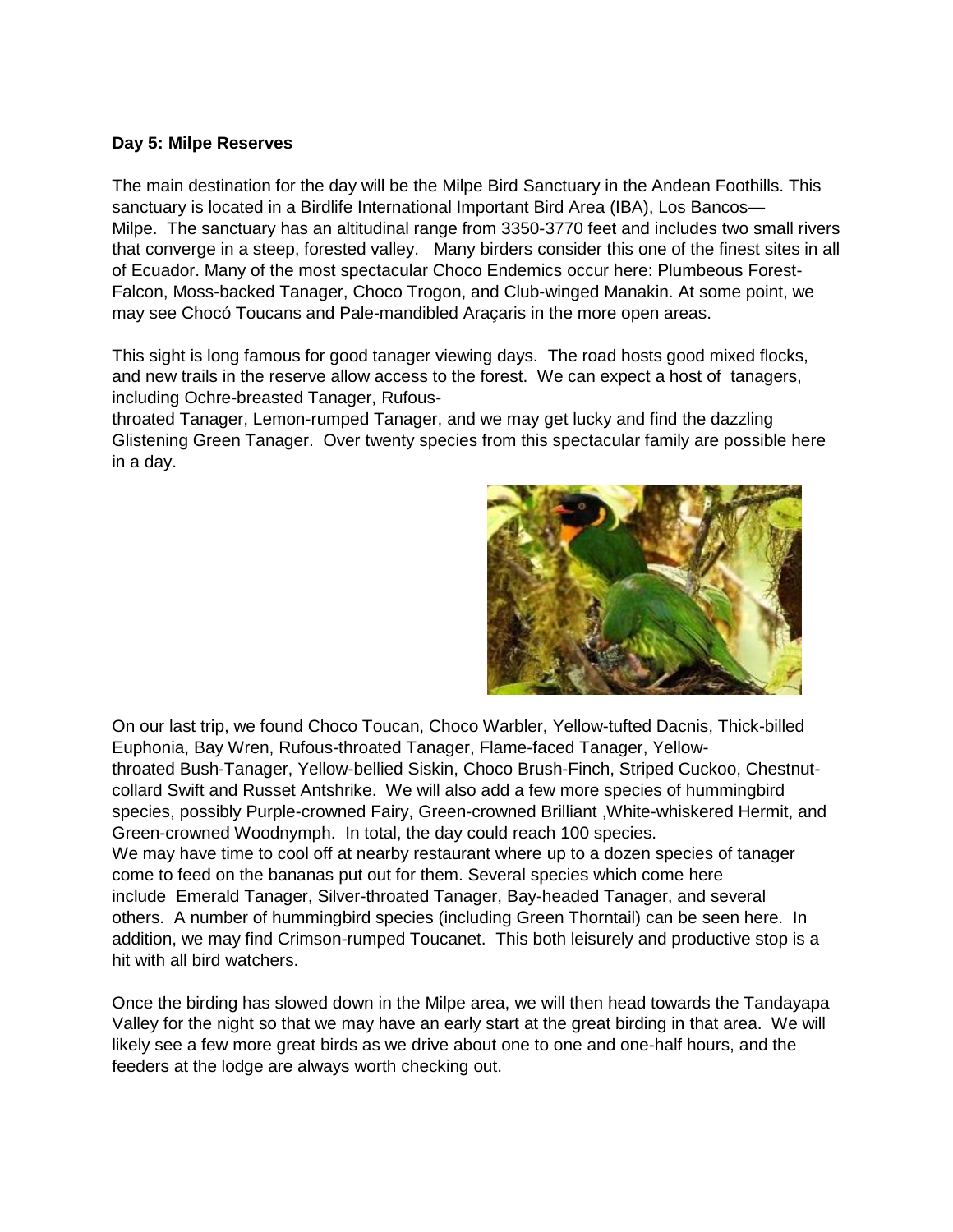

# **Day 6 - Bellavista & Tandayapa Valley**

On the sixth day, we will start birding early at the areas surrounding our lodge. Some of the species we are more likely to see include Yellow-bellied Chat-Tyrant, Golden-crowned Flycatcher, Plain-breasted Hawk, Blue and White Swallow, Plain-tailed Wren, Sickle-winged Guan, Great Thrush, Plumbeous Pigeon, Glossy-black Thrush, Red-billed Parrot, Turquoise Jay, Spectacled Whitestart, Band-winged Nightjar (hopefully more than a song), Slate-throated Whitestart, White-collared Swift, Russet-crowned Warbler, Masked Trogon, Grass-green Tanager, Dusky Bush-Tanager, Plate-billed Mountain-

Toucan, Rufous-chested Tanager, Crimson-mantled Woodpecker, Blue-winged Mountain-Tanager, Powerful Woodpecker, Thick-billed Euphonia, Strong-billed Woodcreeper, Orangebellied Euphonia, Montane Woodcreeper, Golden Tanager, Azara's Spinetail, Flamefaced Tanager, Red-faced Spinetail, and Beryl-spangled Tanager, Streaked Tuftedcheek, Blueand-black Tanager, Rufous-collared Sparrow, Spillmann's Tapaculo, Chestnut-capped Brush-Finch, Green and black Fruiteater, White-winged Brush-Finch, Streak-necked Flycatcher, Whitesided Flowerpiercer, White-tailed Tyrannulet, Masked Flowerpiercer, Cinnamon Flycatcher, and Smoke-coloured Pewee.

Several hummingbird feeders in the area can be accessed, and we are likely to add an additional ten to twenty species to the trip list here, including Velvet-purple Coronet, Sparkling Violetear, Buff-tailed Coronet, Gorgeted Sunangel, Purple-bibbed White-tip, Fawnbreasted Brilliant, Booted Racket-Tail, and Purple-

throated Woodstar, Andean Emerald, Speckled Hummingbird, Violet-tailed Sylph, and Brown Inca.

Other birds which we may find in the area include Rufescent Screech-Owl, White-faced Nunbird, Cloud Forest Pygmy-Owl (likely to hear), Swallow-tailed Nightjar, Ocellated Tapaculo, and Green-fronted Lancebill. We will also look for Crested Quetzal, Plushcap, Tanager Finch, and Beautiful Jay.

We will end the evening back in Quito.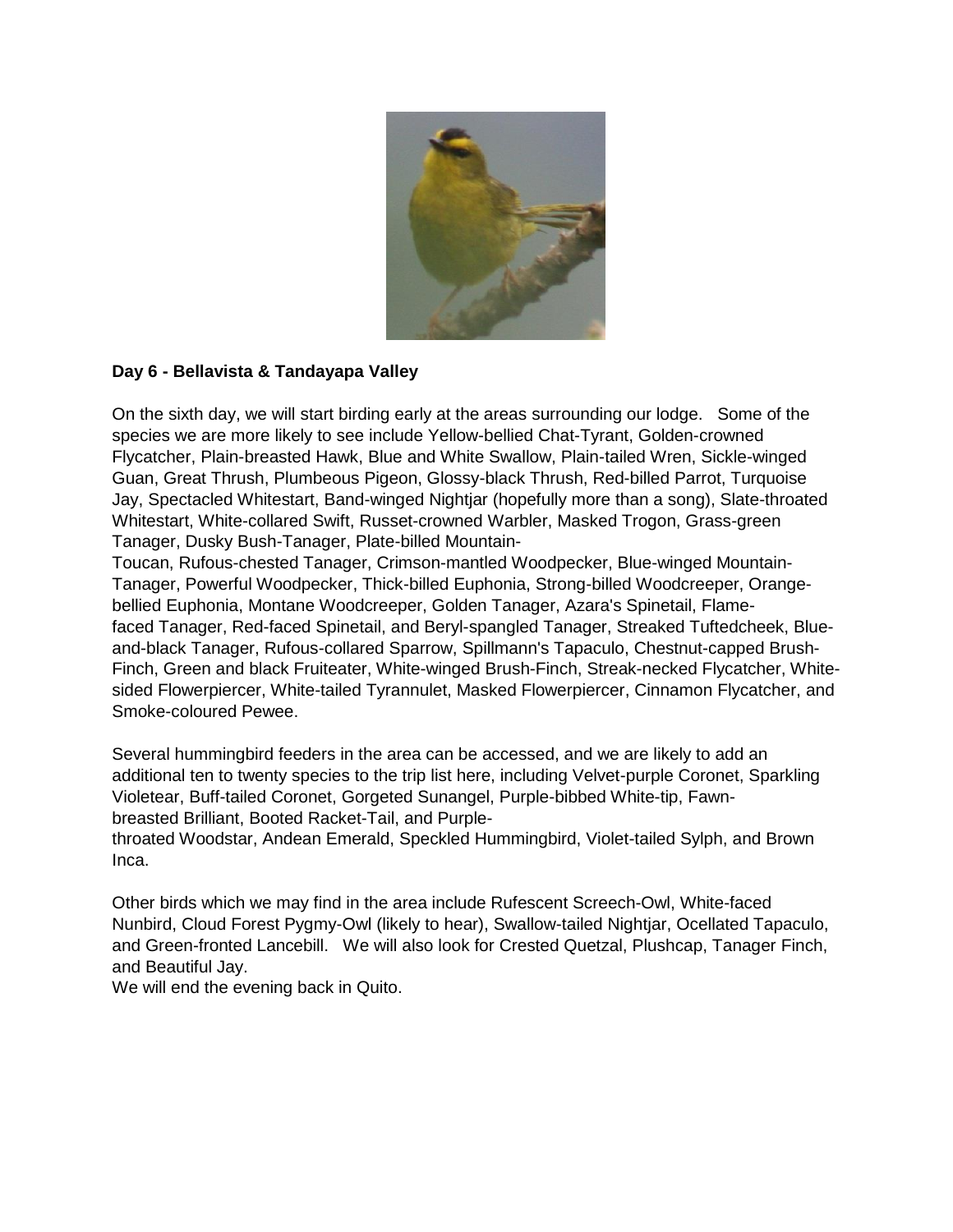# **Day 7: Yanacocha and Other Key Spots Near Quito:**

On the seventh day, participants will have a choice between taking a break from bird-watching (and resting that day in Quito) or continue bird watching.

For those embracing another day of bird-watching and a brisk early start, the day starts with an early breakfast as we head towards the Yanacocha Reserve or "Inca Ditch".

Yanacocha is famous for high elevation hummingbirds (such as Shining Sunbeam, Great Sapphirewing, Sapphire-vented Puffleg and many more). We may also see White-crested Elaenia, Tufted Tit-

Tyrant, Brown-backed Chat-Tyrant, Brown-bellied Swallow, Black-crested Warbler, Masked Flower-Piercer, Glossy Flower-piercer, Black Flower-Piercer, Scarlet-

bellied Mountain-Tanager, Blue-and-yellow Tanager, Stripe-headed Brush-Finch, Hooded Siskin, and more.

On the trip back to Quito, we will also stop along the way to bird some additional key habitat in the mountainous and foothills areas above Quito.

We may have time to visit some of the dry valleys near Quito to look for Giant Hummingbird, Ash-breasted Sierra Finch, Tufted Tit-tyrant, Golden-rumped Euphonia, and the rare Whitetailed Shrike Tanager, and Grassland Yellow-Finch.

For those needing a break from birding, the day can be spent however you like, including sleeping in and exploring Quito. However, by about 2 PM in the afternoon, we will arrange a transfer for you to join the rest of the group.



In the late afternoon, we will drive 1 or 2 hours to our next lodging location over Papallacta Pass. We will take some time to stop at a high elevation lake, and we may see several key waterfowl species (sometimes plentiful birding and sometimes not), such as Andean Coot, Andean Teal, Andean Ruddy Duck, Yellow-billed Pintails, and Silvery Grebe (with some luck). Andean Gull is sometimes present. We may also get lucky with a few other species on the forested area near the lake.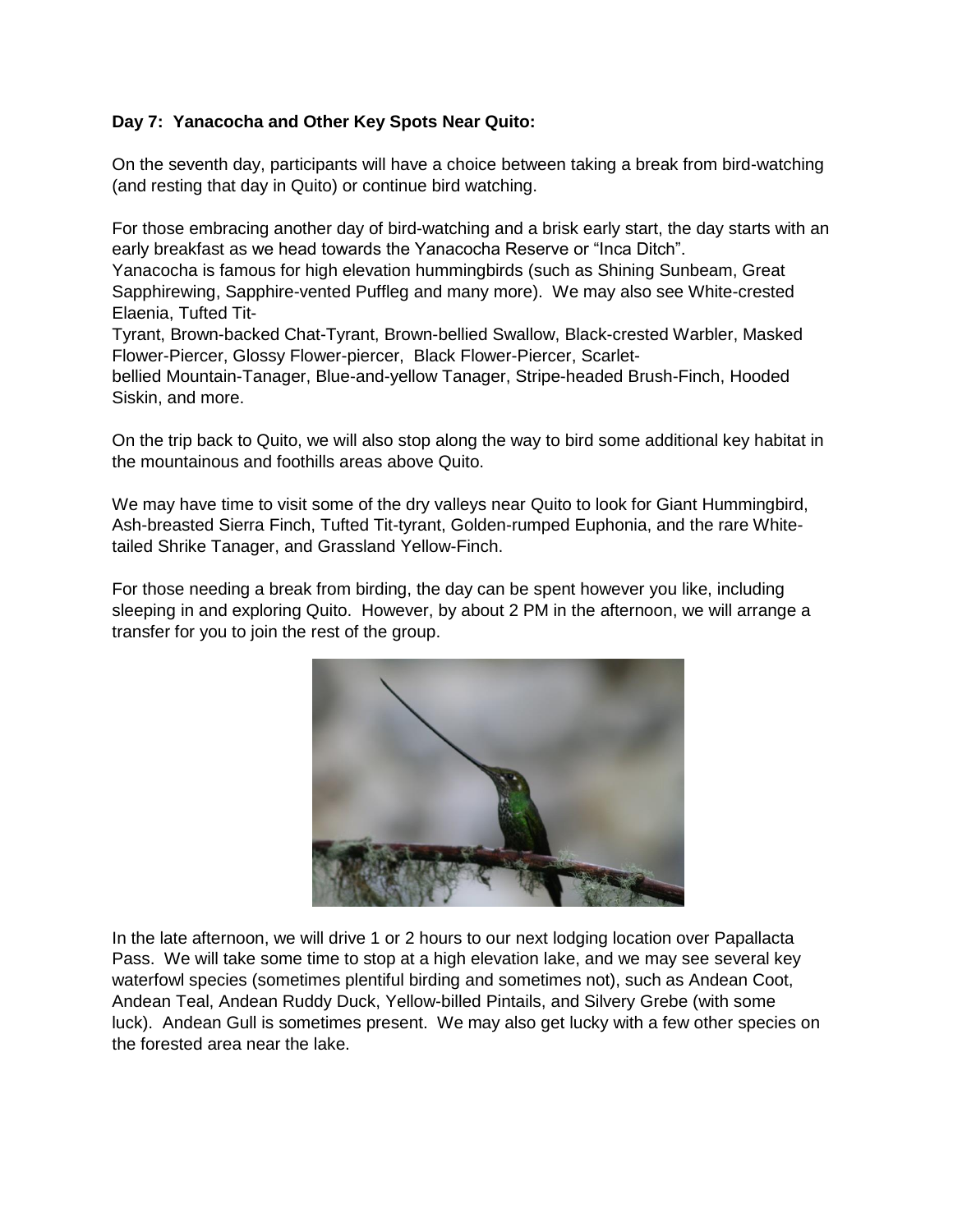# **Day 8: High Mountain Temperate Forest near Guango and Papallacta Hot Springs Area, Guango Lodge Hummingbird Feeders and San Isidro**

In the morning (if the weather is good), we will have two good options for birding high elevation temperate forest areas. Both are slightly different, and weather conditions will determine our chances for productive birding here.

 At a slightly higher elevation is the forested area just above Papallacta Hot Springs. Here, we will look around the lodge for Red-crested Cotinga, Spectacled Whitestart, Brown-bellied Swallow, Cinereous Conebill, Blue-backed Conebill, Black Flowerpiercer, Plain-colared Seedeater, Plumbeous Sierra-Finch, and Hooded Siskin. We may also get better looks at Pearled Treerunner, White-crested Elaenia, White-banded Tyrannulet, Tufted Tit-

Tyrant, Spot-billed Ground-Tyrant, Turquoise Jay, Mountain Wren, Citrine Warbler, Mountain Cacique, and Superciliaried Hemispingus.

 Many of these same species can also be found near Guango Lodge, and we may take some additional time here for short walk which has incuded other species like Lacrimose Mountain-

Tanager, Buff-breasted Mountain-Tanager, Hooded Mountain Tanager, Plushcap (difficult), Slaty Brush-Finch and can end with watching Torrent Ducks.



After birding one or both of these forested areas, we will take the opportunity to bird the feeders at Guango Lodge. The hummingbird feeders can be seen at anytime and include some world famous looks at Swordbill Hummingbird, Long-tailed Sylph, Tourmaline Sunangel, Glowing Puffleg, and Mountain Avocetbill. We may also find Mountain Velvetbreast and Tyrian Metaltail here.

In the afternoon (and earlier if the weather is poor), we will head towards San Isidro Lodge and reserve (about one hour away). Should we need to spend more time in this area, San Isidro has a number of birding options including Antpitta feeding, Hummingbird feeders, several excellent birding trails here and nearby, and the road outside the lodge is often incredibly productive. See more details on Day 9.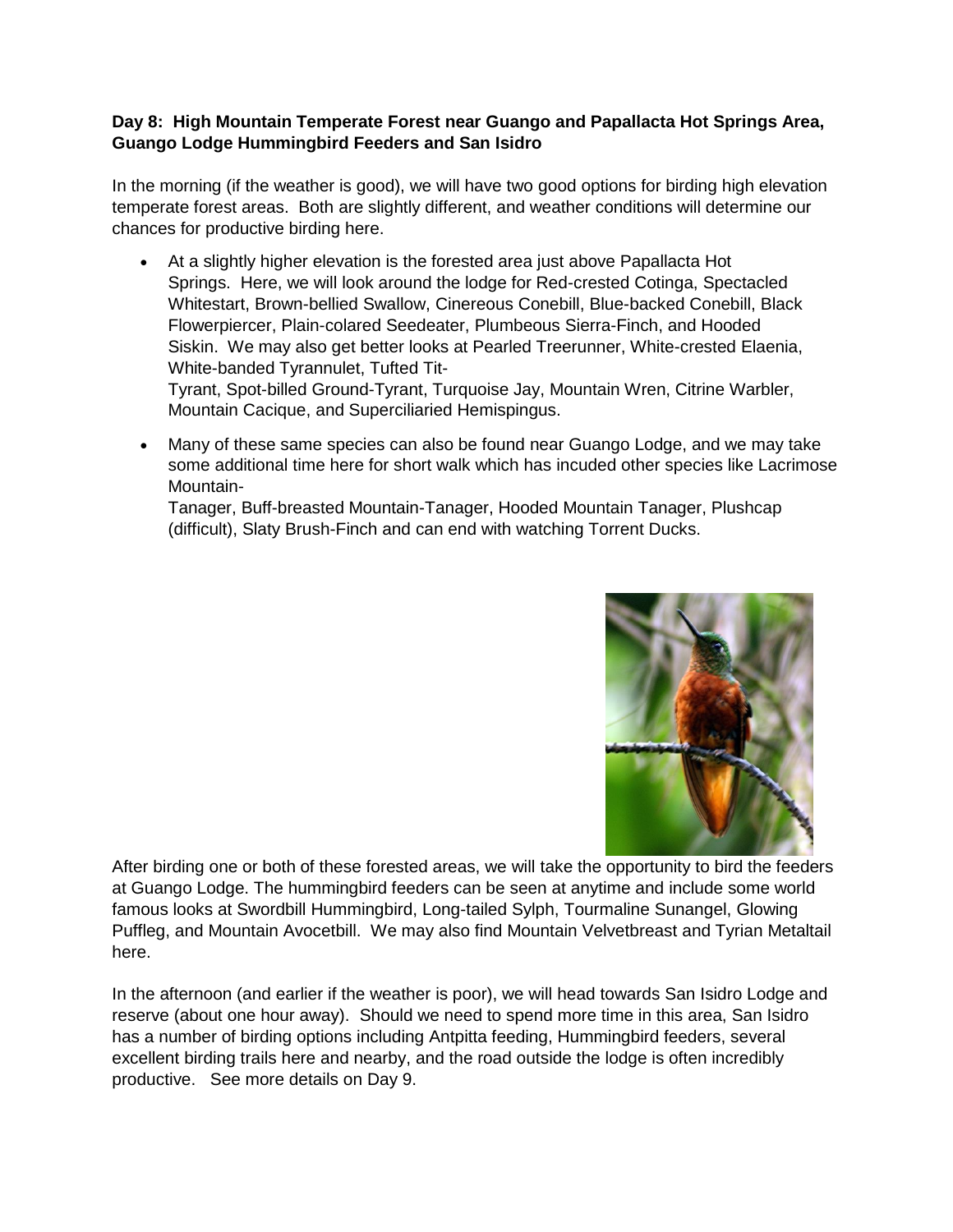You will also have an opportunity for some great night birding at San Isidro where Andean Potoo (though rare) is sometimes staked-out and where Rufous-bellied Nighthawk is often found, along with Rufous-banded Owl, and Mottled Owls. The most spectacular night bird found during most trips to San Isidro is a large and beautiful species of owl. This owl species is similar in appearance to the Black-banded Owl, but it clearly has a visible and identifiable striped cap. These species may one-day be new to science. It tends to emerges in the early evening and often hunts right next to the cabins for a spectacular find to end most evenings at San Isidro.



## **Day 9: San Isidro and Papallacta Pass**

We will likely spend the morning birding one of the many birding trails at San Isidro. The montane cloudforest around this lodge supports similar species to the Cordillera de Guacamayos and the lodge is an ideal base from which to explore the area. Several features make the area attractive to birders immediately. Birding the reserve often results in view of the stunning Highland Motmot and Andean Solitaire. Other potential trip birds likely to be added in the morning at San Isidro include White-capped Parrot, Powerful Woodpecker,

Rufous-crowned Tody-Flycatcher, Pale-edged Flycatcher, Smoky Bush-Tyrant, Inca Jay, Blackbilled Peppershrike, Saffron-crowned Tanager and hundreds of other species.

A short walk from the cabins, the forest awaits, where mixed understory and canopy flocks seemingly drip from the foliage. One of our top Ecuadorian bird guides will be along to help find Masked Trogon, Black-billed Mountain-

Toucan, Streak-capped Treehunter, Striped Treehunter, Long-tailed Antbird, and Barred Antthrush. Marble-faced Bristle Tyrant, Variegated Bristle-Tyrants and Sulphurbellied Tyrannulet are a few of the list of varied tyrannids

to be found in the mixed species flocks. Also be on the look out for Black-chested Fruiteater, Dusky Piha, Pale-footed Swallow, Chestnut-breasted Chlorophonia, and Golden-collared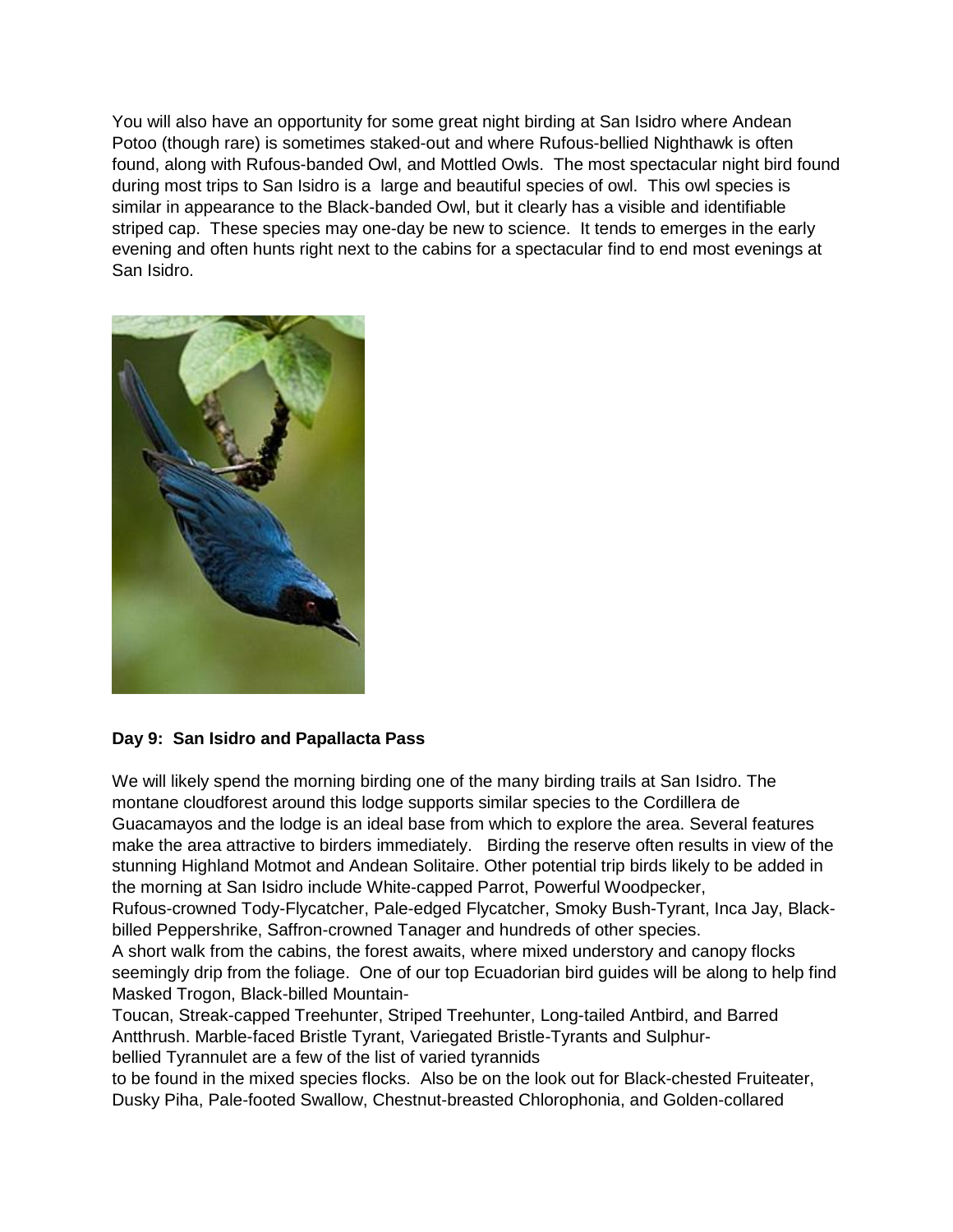Honeycreeper. Also a wonderful selection of colorful tanager species can be found, including Red-hooded Tanager and White-capped Tanager. Also, the gregarious Northern Mountain Cacique and Subtropical Cacique should be found. All of these species, among many others, are residents here and are frequently seen by visiting birders.

San Isidro birds include a few rarities, which may be found, including Highland Tinamou, Greater Scythebill, Bicolored Antvireo, Peruvian Antpitta, Giant Antpitta, White-rimmed Brush-Finch, and maybe the White-faced Nunbird.

At some point during our visit to San Isidro, we will have time to check out their hummingbird feeders and their Anpitta feeding station(s).

- Everyone will enjoy the hummingbird feeders and will likely add Bronzy Inca, adding to our burgeoning list of nearly 40 hummingbirds. A few more hummingbirds may also be added to the trip list including Bronzy Inca, Buff-tailed Coronet, Chestnut-breasted Coronet, Long-tailed Sylph, Gorgeted Woodstar and likely a few more species.
- Another birding extra will be the opportunity to see several species of Antpitta, including stunning views of Chestnut-crowned Antpitta (likely) and White-bellied Antpitta (less reliable in recent years).



At about noon and shortly after a delicious lunch, we will head back towards Quito and take most of the day to explore Papallacta Pass. The pass is the highest easily accessible point in Ecuador, the eastern lowlands back to Quito. This area has an excellent selection of montane species. As we travel around and over the pass, we can access tundra-like páramo and scattered patches of Polylepis woodland.

In the páramo areas at the higher elevations, we will hope to find Bar-winged Cinclodes, Stoutbilled Cinclodes, Black-billed Shrike-Tyrant, Páramo Pipit and Plumbeous Sierra-Finch. Here we also see Ecuadorian Hillstar feeding on the orange thistle-shrubs (Chuquiraga) while Manystriped Canastero and Andean Tit-Spinetails skulk in the bushes. Tawny Antpittas call all around and can be found with some luck.